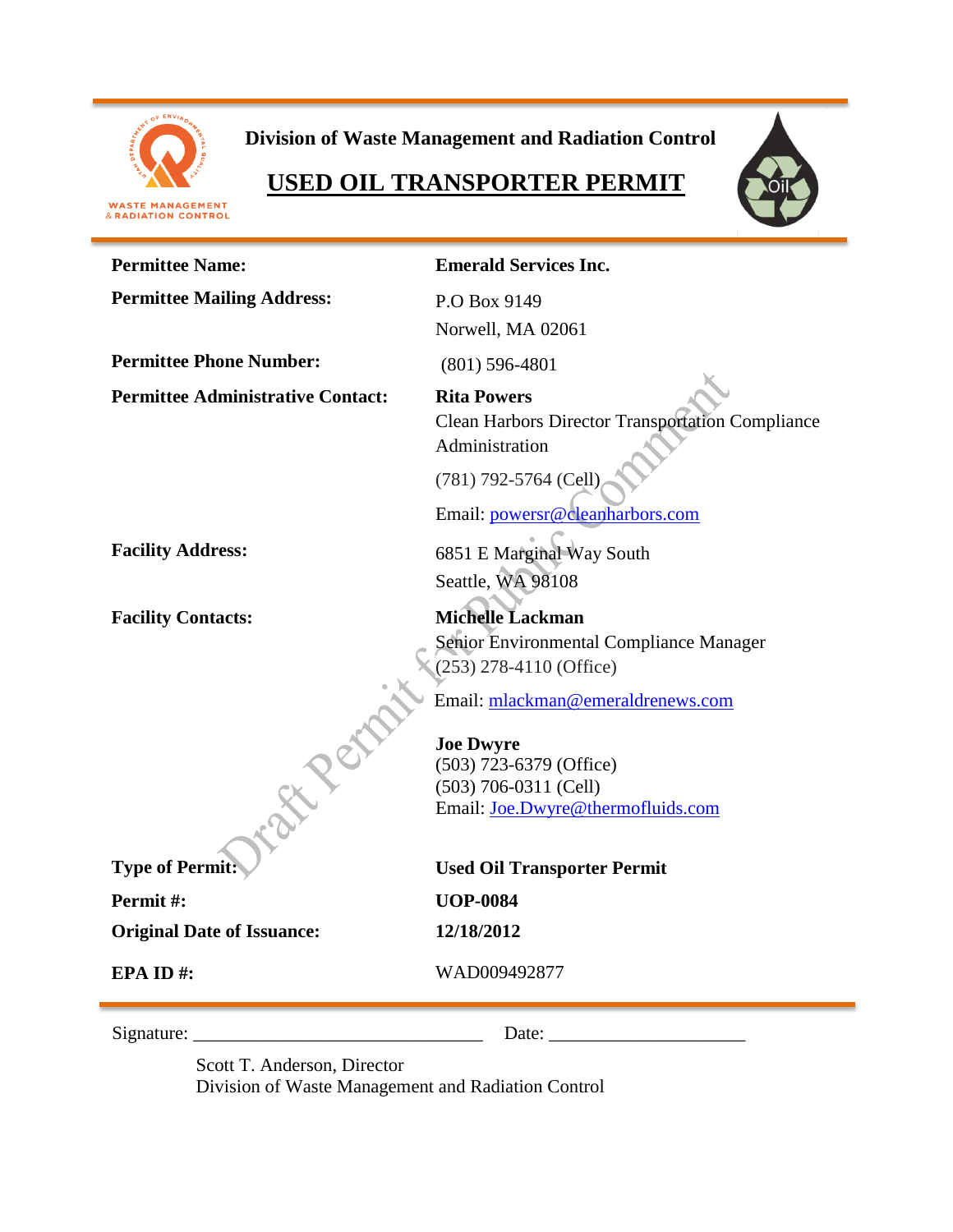# **I.A. Effect of Permit**

- I.A.1. Emerald Services Inc. (hereafter referred to as "Permittee") is hereby authorized to operate as a used oil transporter in accordance with all applicable requirements of R315-15 of the Utah Administrative Code and of the Used Oil Management Act (the Act) 19-6-701 et. seq., Utah Code Annotated and this Permit.
- I.A.2. This Permit shall be effective for a term not to exceed ten years in accordance with the requirements of R315-15-15 of the Utah Administrative Code. This Permit shall be reviewed by the Director five years after the Permit's effective date issuance or when the Director determines that the Permit requires review.
- I.A.3. Attachments incorporated by reference are enforceable conditions of this Permit, as are documents incorporated by reference into the attachments. Language in Conditions I and II supersedes any conflicting language in the attachments or documents incorporated into the attachments.

#### **I.B. Permit Revocation**

I.B.1. Violation of any permit condition or failure to comply with any provision of the applicable statutes and rules shall be grounds for enforcement actions, including revocation of this Permit. The Director shall notify the Permittee in writing of his intent to revoke this Permit.

#### **I.C. Permit Modification**

- I.C.1. The Permittee may request modifications to any item or activity covered by this Permit by submitting a written permit modification request to the Director. If the Director determines the modification request is substantive, a public hearing, a 15-day public comment period or both may be required before the modification request may be determined. Implementing a substantive modification prior to the Director's written approval constitutes a violation of the Permit and may be grounds for enforcement action or permit revocation.
- I.C.2. The Permittee shall notify the Director in writing of any non-substantive changes, such as changes to the contact person, within 20 days of the change.
- I.C.3. The Director may modify this Permit as necessary to protect human health and the environment, because of statutory or regulatory changes or because of operational changes affecting this Permit.

#### **I.D. Spill Prevention**

I.D.1. The Permittee shall maintain and operate all used oil transportation vehicles and associated equipment to minimize the possibility of fire, explosion or sudden or nonsudden release of used oil to the air, ground, soil, surface and groundwater and sewer systems.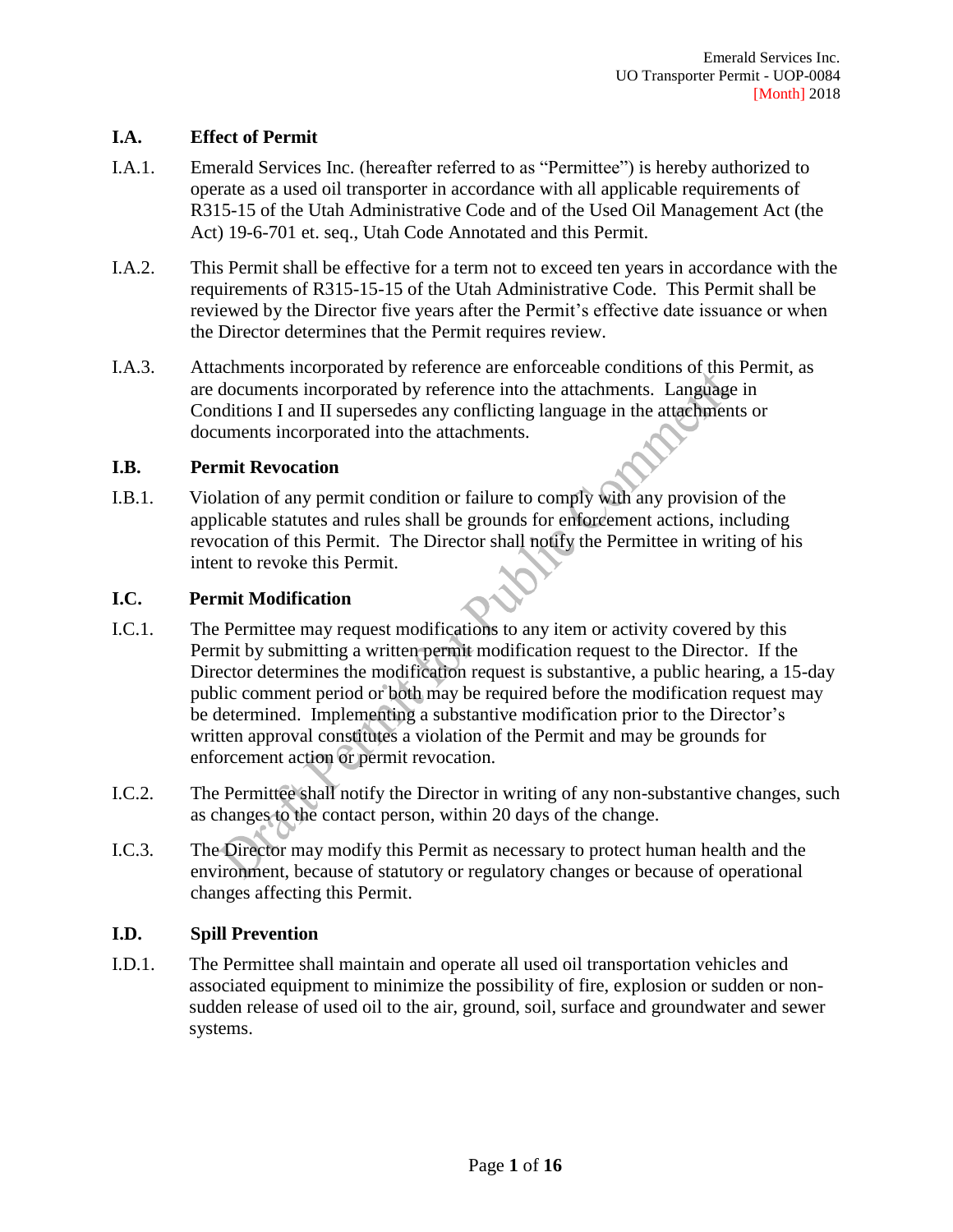# **I.E. Record Retention**

- I.E.1. The Permittee shall maintain all applicable used oil records required by R315-15 of the Utah Administrative Code and this Permit at the Permittee's facility located at 2450 South 800 West, Salt Lake City, Utah.
- I.E.2. All records shall be readily accessible for inspection by representatives of the Director. Records may be in a hard copy or electronic format. Records shall be maintained for a minimum of three years.

# **I.F. Tracking**

- I.F.1. The Permittee shall keep written transportation records for both the collection and delivery of used oil. Collection and delivery records may be a log, invoice, manifest, bill of lading or other shipping document.
- I.F.2. For collections, the records shall include the Permittee's name, address, EPA identification number, facility vehicle number assigned by Permittee, driver name, date of collection, the volume of used oil collected and the type of collection (i.e., bulk oil in tankers or containerized, specifying container types and numbers). Additionally, the used oil records shall include the generator's, transporter's, transfer facility's, burner's or processor's name and signature (dated upon receipt), address and EPA identification number.
- I.F.2.a. The halogen content from screening tests or analytical laboratory testing shall be documented on the used oil record/bill of lading at each used oil collection location prior to loading for transportation
- I.F.2.b. The Permittee shall record the PCB concentration based on analytical results of used transformer oil prior to collection/transport in accordance with Condition II.D.6.
- I.F.3. For deliveries, the delivery records shall include the Permittee's name, address, EPA identification number, facility vehicle number assigned by Permittee, driver name, date of delivery, the volume of used oil delivered and the type of delivery (i.e., bulk oil in tankers or containerized, specifying container types and numbers). Additionally, the used oil records shall include the receiving transfer facility's, burner's, processor's or other transporter's name and signature (dated upon receipt), address and EPA identification number.
- I.F.3.a. The Permittee shall create a new delivery record for internal transfers between the Permittee's transportation vehicles.

#### **I.G. Sampling and Analyses**

I.G.1. The Permittee shall follow all sampling and analytical procedures in Condition II.D, Used Oil Collection and Analytical Procedures, when conducting used oil sampling and analytical testing to meet the requirements of R315-15 of the Utah Administrative Code and this Permit.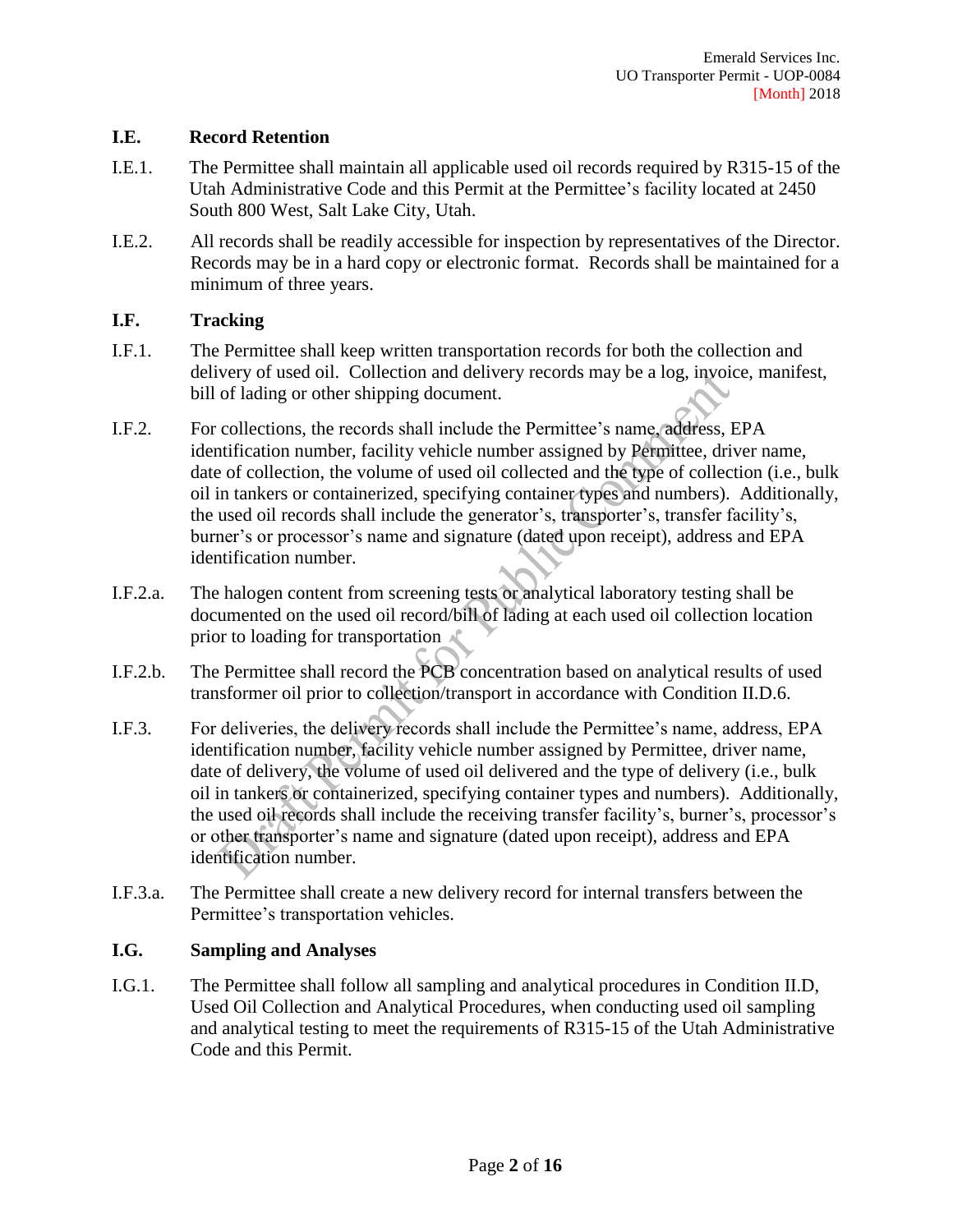#### **I.H. Prohibited Waste**

- I.H.1. Used oil that has been mixed with hazardous waste as defined by R315-1 and R315-2 of the Utah Administrative Code or PCBs as defined by R315-301-2(53) of the Utah Administrative Code shall no longer be managed as used oil and shall be subject to applicable hazardous waste and PCB-contaminated waste rules.
- I.H.2. Used oil shall not be stored in tanks, containers or storage units that previously stored hazardous waste unless these tanks, containers and storage units have been cleaned in accordance with R315-2-7 of the Utah Administrative Code.
- I.H.3. The Permittee shall not place, manage, discard or otherwise dispose of used oil in any manner specified in R315-15-1.3 of the Utah Administrative Code.

#### **I.I. Waste Disposal**

- I.I.1. The Permittee shall document and maintain records showing proper characterization, handling and disposal for used oil related wastes, including oily wastewater.
- I.I.2. The Permittee shall properly characterize used oil related wastes to determine if the wastes are hazardous or non-hazardous in accordance with R315-15-8 of the Utah Administrative Code. All wastes generated during used oil operations shall be handled in accordance with this Permit and R315-15 of the Utah Administrative Code. The wastes shall be taken to an appropriate facility permitted to handle the type of waste generated.

# **I.J. Used Oil Storage**

- I.J.1. The Permittee shall not store used oil longer than 24 hours without first obtaining a transfer facility or processor permit for that storage location. This includes storing used oil in vehicles at loading and unloading docks and parking areas.
- I.J.2. The Permittee shall notify the Director if the 24-hour storage is exceeded due to mechanical failure of the Permittee's transportation vehicle prior to exceeding the 24 hour storage requirement.

# **I.K. Liability and Financial Requirements**

- I.K.1. The Permittee shall procure and maintain general liability and sudden used oil thirdparty environmental pollution liability coverage for the Permittee's operations as required by R315-15-10 of the Utah Administrative Code.
- I.K.2. The Permittee shall provide documentation of financial responsibility, environmental pollution legal liability and general liability coverage annually to the Director for review and approval by March 1 of each reporting year or upon request by the Director.
- I.K.3. The Permittee shall notify the Director immediately of any changes to the extent and type of liability coverage in accordance with R315-15-10 of the Utah Administrative Code.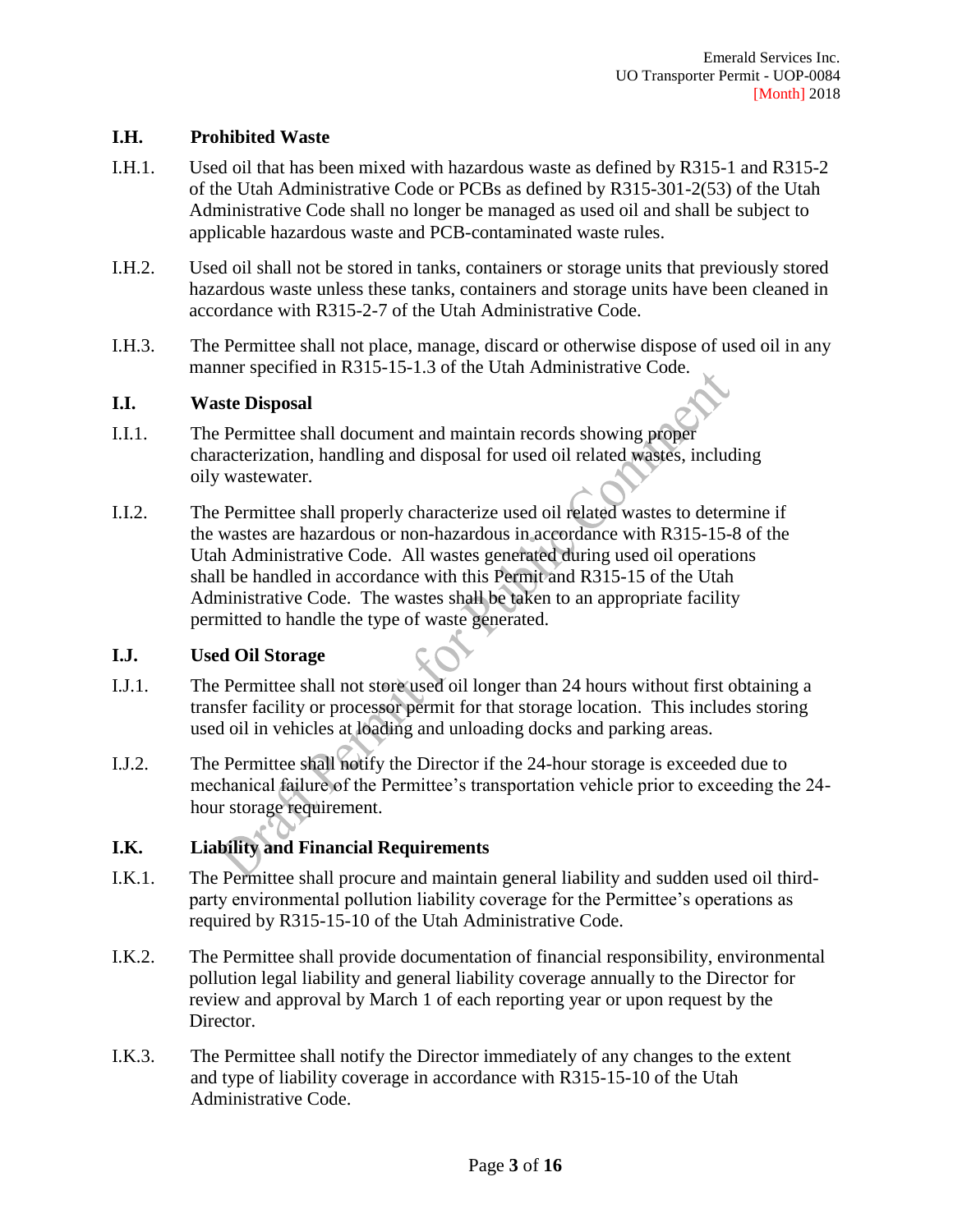# **I.L. Used Oil Handler Certificate**

I.L.1. In accordance with R315-15-4.1 of the Utah Administrative Code, the Permittee shall not operate as a used oil transporter without obtaining annually a Used Oil Handler Certificate from the Director. The Permittee shall pay a used oil handler fee, pursuant to Utah Code 63J-1-504, by December 31 of each calendar year to receive certification for the upcoming calendar year.

# **I.M. Inspection and Inspection Access**

- I.M.1. Any duly authorized employee of the Director may, at any reasonable time and upon presentation of credentials, have access to and the right to copy any records relating to used oil and to inspect, audit or sample. The employee may also make record of the inspection by photographic, electronic, audio, video or any other reasonable means to determine compliance.
- I.M.2. In addition, the authorized employees may collect soil, groundwater or surface water samples to evaluate the facility's compliance.
- I.M.3. Failure to allow reasonable access to the property by an authorized employee may constitute "denial of access" and may be grounds for enforcement action or permit revocation.

#### **I.N. Annual Report**

I.N.1. As required by R315-15-13.4 of the Utah Administrative Code, the Permittee shall prepare and submit an Annual Report of its used oil activities for the calendar year to the Director by March 1 of the year following the reported activity. Form UO 004 (Annual Report for Used Oil Transporter Facilities) describing the Permittee's used oil activities in Utah. The Annual Report shall also include all financial assurance documentation required by Form UO 004.

# **I.O. Other Laws**

I.O.1. Nothing in this Permit shall be construed to relieve the Permittee of his obligation to comply with any Federal, State or local law.

# **I.P. Enforceability**

I.P.1. Violations documented through the enforcement process pursuant to Utah Code Annotated 19-6-112 may result in penalties in accordance with R315-102 of the Utah Administrative Code.

# **I.Q**. **Effective Date**

I.Q.1. The permit is effective on the date of signature by the Director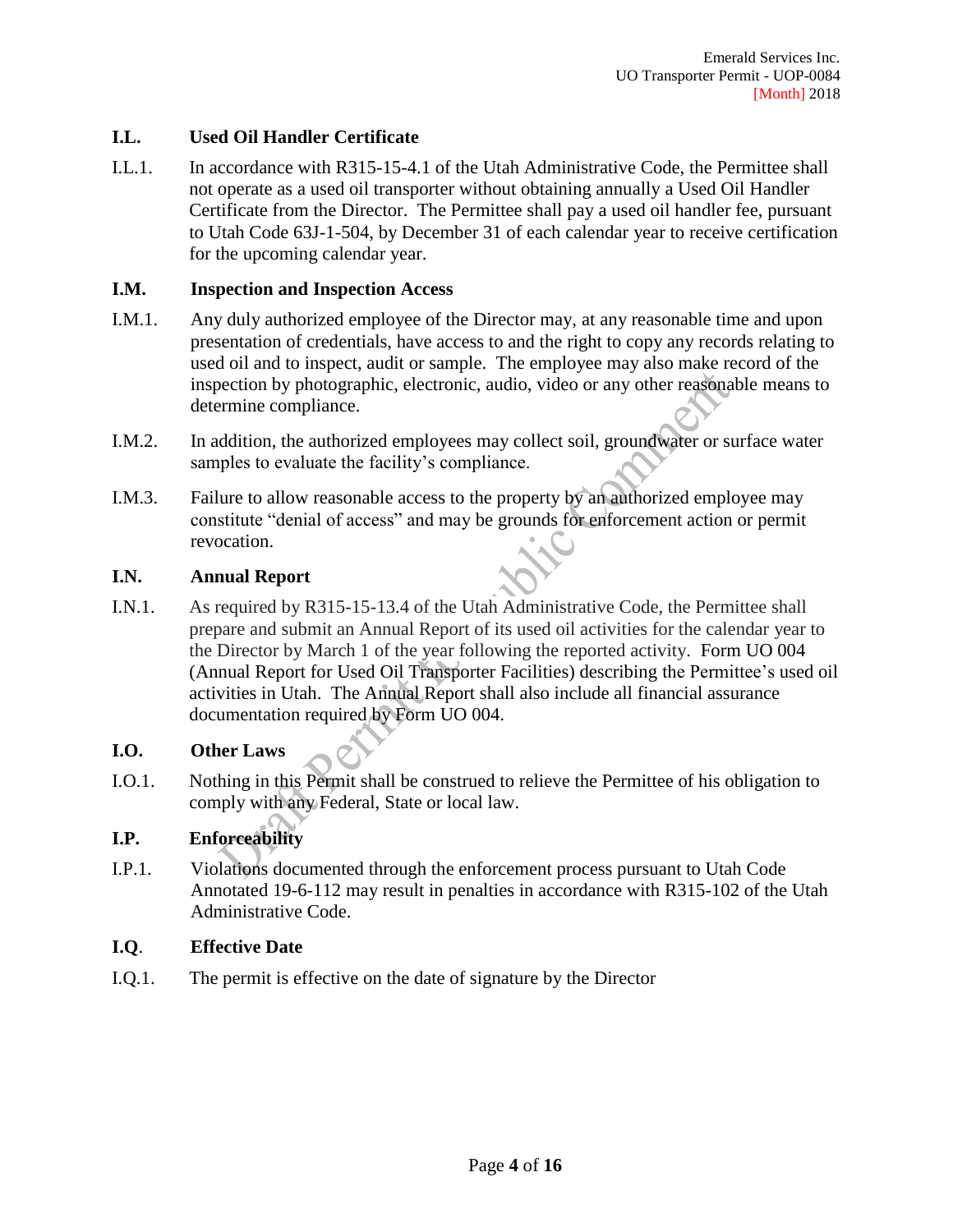# **II.A. Transportation Operations**

- II.A.1. The Permittee is authorized to transport used oil and deliver the used oil to another permitted transporter, transfer facility, processor and re-refiners or used oil burners in accordance with R315-15-4.4 of the Utah Administrative Code.
- II.A.2. Used oil recovered from oily water shall be managed as used oil in accordance with R315-15 of the Utah Administrative Code and this Permit.
- II.A.3. The Permittee shall comply with TSCA regulations when transporting used oil with PCB concentrations greater than or equal to 50 ppm (mg/kg).

#### **II.B. Transport Vehicle Requirements**

II.B.1. The Permittee shall only transport used oil in the types of vehicles listed in Table II.B.

| <b>Type of Vehicle</b> | <b>Used Oil Capacity (gallons)</b> |
|------------------------|------------------------------------|
| Peterbilt Tanker Truck |                                    |
| Peterbilt Box Truck    | 2,000                              |
| Pup Trailer            | 4,500                              |
| Vacuum Truck           | 3,000                              |

**Table II.B: Vehicle Description**

- II.B.2. All Permittee's used oil transport vehicles shall have the words "USED OIL" on both sides of the transport vehicle in a contrasting color that is distinguishable from the background color and at least two inches tall. These designations shall be in place at all times the transport vehicle is transporting or storing used oil.
- II.B.3. All vehicles, which transport used oil, shall have a copy of the Permittee's Emergency Spill Plan (Attachment 1- Emergency Spill Plan) maintained in the vehicle at all times.
- II.B.4. The Permittee shall maintain emergency spill cleanup materials in all vehicles used to transport used oil as specified in Condition II.G of this Permit.
- **II.C. Used Oil Loading and Unloading Requirements**
- II.C.1. The Permittee shall secure the vehicle by positioning wheel chocks and applying the emergency brakes before loading or unloading used oil.
- II.C.2. The Permittee shall inspect all used oil collection equipment (e.g., vehicles and associated pumping equipment) for any damage prior to use.
- II.C.3. The Permittee shall place buckets or other containers under piping connections to collect drips of used oil during loading and unloading operations.
- II.C.4. The Permittee shall ensure the amount of used oil to be loaded into the transport vehicle will not exceed the carrying capacity. The Permittee shall utilize a calibrated gauging instrument to measure used oil volume in each collection vehicle.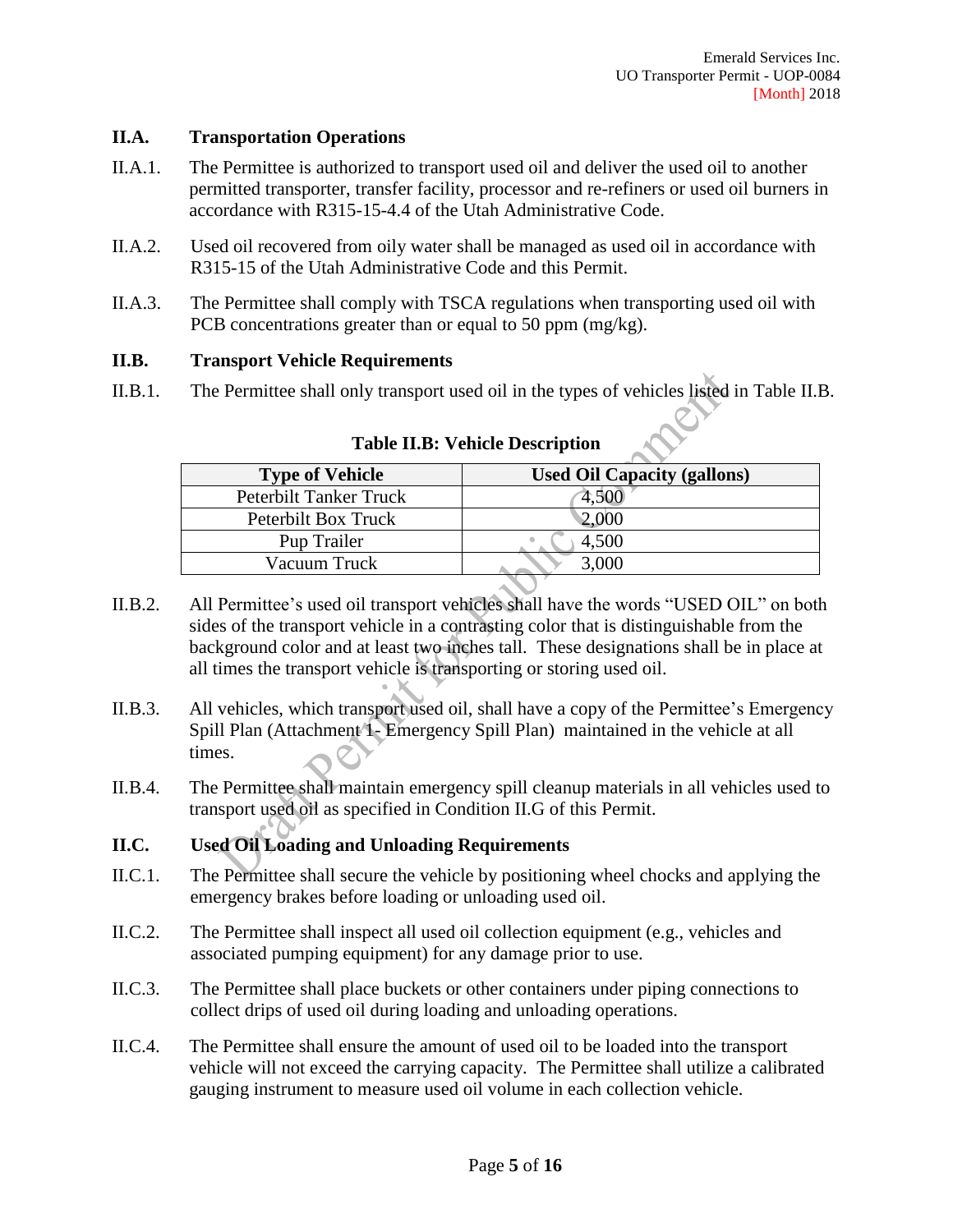- II.C.5. The Permittee is allowed to transfer to the Permittee's rail cars in accordance with the rail car loading procedure in Attachment 2 (Rail Car Loading and Unloading Procedure).
- II.C.5.a. During loading and unloading operations at rail yards, two trained operators shall remain at the Permittee's Transfer Facility rail yard location and maintain control of the operations throughout the entire used oil transfer.

#### **II.D. Used Oil Sampling and Analytical Procedures**

- II.D.1. Prior to loading the used oil for transport, the Permittee shall collect a representative sample using from tanks and containers in accordance with sampling procedures in in Attachment 3 (Container/Tank Sampling Procedure) and screen the used oil for halogens using either Method 9077 specified in Condition II.D.4 or a Utah-certified laboratory or documentation to support generator knowledge.
- II.D.2. Used oil determined to be on-specification by a Utah-registered marketer can be collected and transported without further testing. Bills of Lading or used oil transportation records shall reference the laboratory identification number for the associated analytical data.

# II.D.3. **Bulk and Drum Sample Collection Requirements**

- II.D.3.a. The Permittee shall ensure a representative sample is collected from tanks, totes, drums or other containers from which used oil is collected. Sampling personnel shall be trained on appropriate sampling methods for each type of container and matrix.
- II.D.3.b. Samples collected from bulk oil containers greater than 55 gallons shall be individual samples, not composite samples.
- II.D.3.c. A representative composite sample may be collected from individual drums or containers containing used oil from the same source. A representative composite sample may consist of not more than four drums/containers or 220 gallons, whichever is less, per composite sample. The individual samples shall be taken and consolidated into one representative composite sample and tested.
- II.D.3.d. Drums or containers of used oil from different sources or processes shall be sampled individually.

#### II.D.4. **Halogen Field Screening Methods**

- II.D.4.a. The Permittee shall screen for halogens in the field, prior to the acceptance or delivery of used oil or oily water subject to R315-15 of the Utah Administrative Code as specified in Conditions II.D.4.b through II.D.4.d.
- II.D.4.b. Used oil that contains less than 20% water shall be screened for halogens with a CLOR-D-TECT halogen test kit (EPA Method 9077).
- II.D.4.c. Used oil that contains between 20% and 70% water shall be screened for halogens with a HYDROCLOR- $Q^{\circledast}$  test kit. The resulting halogen concentration must be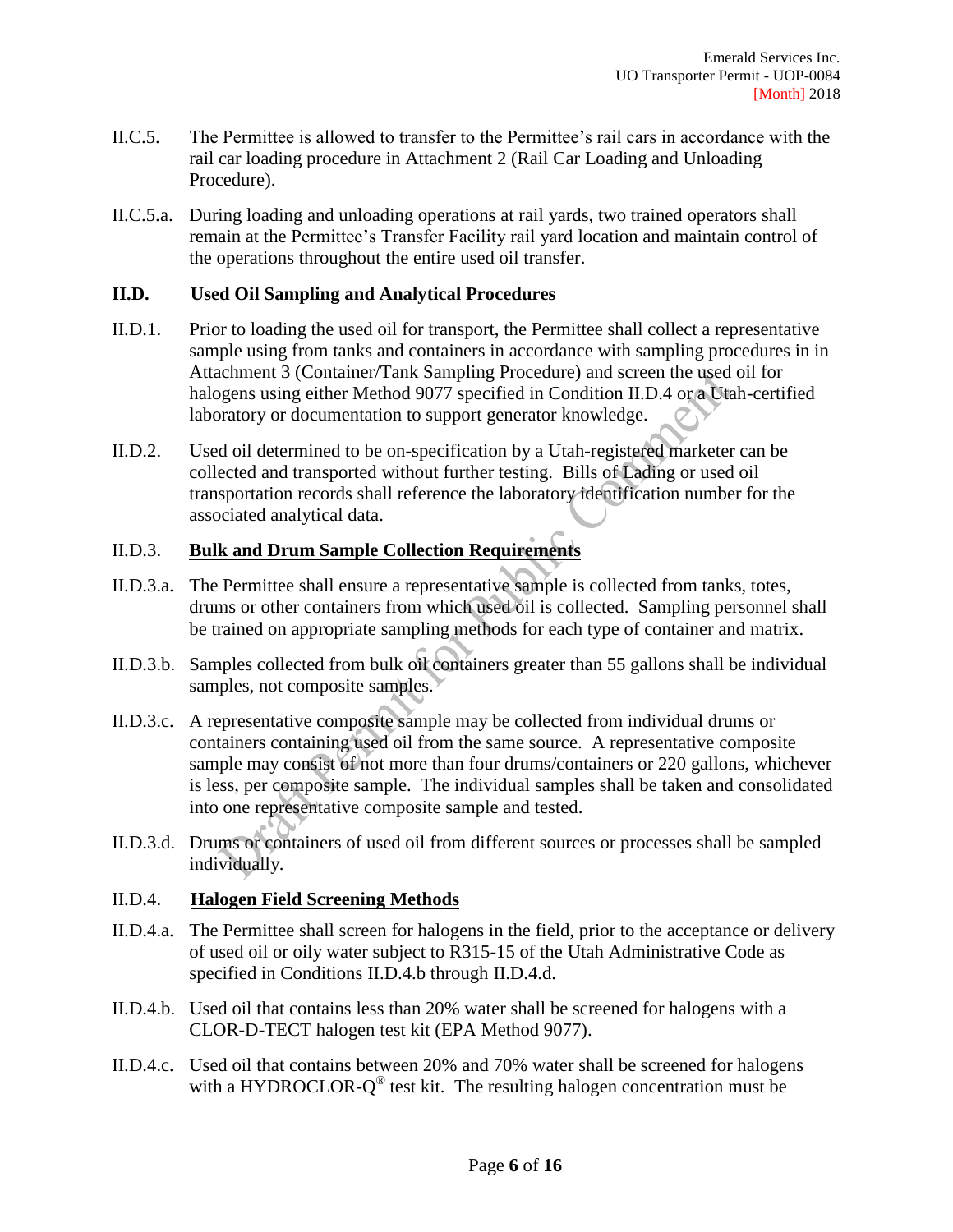corrected using the following conversion formula to calculate true halogen concentration.

*True Halogen Concentration = Reading Syringe + [(10 + ml oil in sample)/10]*

**Example**: sample contains 6 ml water and 4 ml oil (60% water) and the syringe reading is 2,000 ppm, then the true concentration is:

*2,000 ppm [(10 + 4)/10] = 2,800 ppm*

- II.D.4.d. Used oil that contains greater than 70% water shall be screened for halogens with a HYDROCLOR-Q test kit. Correction of the halogen screening results is not required.
- II.D.4.e. The Permittee shall document on acceptance records the screening results to determine if the total halogens concentration of the incoming used oil is less than 1,000 ppm.
- II.D.4.f. Results of all halogen field screening results shall be recorded on the shipping document such as a bill of lading by the sampler.
- II.D.4.g. The requirement for a quality control sample (duplicate) may be satisfied by testing prior to off-loading from permitted vehicles in accordance with the CLOR-D-TECT<sup>®</sup> kits (Method 9077 of SW846) and is not required for each load collected.

# II.D.5. **Halogen Laboratory Analytical Methods**

II.D.5.a. When relying on laboratory testing, the Permittee shall submit a representative used oil sample to a Utah-certified laboratory to analyze for total halogen concentrations using Method 9076 or other equivalent method approved by the Director.

# II.D.6. **PCB Contaminated Used Oil**

- II.D.6.a. The Permitted shall not accept for transport used oil with PCB concentrations greater than or equal to 50 ppm. The Permittee shall manage used oil with PCB concentrations of greater than or equal to 2 mg/kg (ppm) in accordance with R315-15-18 of the Utah Administrative Code. Used oil may not be diluted to avoid any provision of any federal or state environmental rules.
- II.D.6.b. Prior to accepting and transporting used transformer oil or other used oil contaminated with PCBs, the transporter shall obtain analytical documentation of the PCB concentration from the generator and attach to the transportation record.
- II.D.6.c. Vehicles, tanks, containers, piping or other ancillary equipment (herein referred to as equipment) used to transport, transfer or store used oil containing PCBs at concentrations of 50 ppm or greater shall be decontaminated as described in 40 CFR 761 Subpart S prior to transporting or storing used oil less than 50 ppm. Any used oil transported or stored in this contaminated equipment, before decontamination, is assumed to contain PCBs at concentrations of 50 ppm or greater.
- II.D.6.d. All used oil transported or stored in equipment previously used to transport, or store used oil containing PCBs at concentrations of 2 ppm or greater and less than 50 ppm is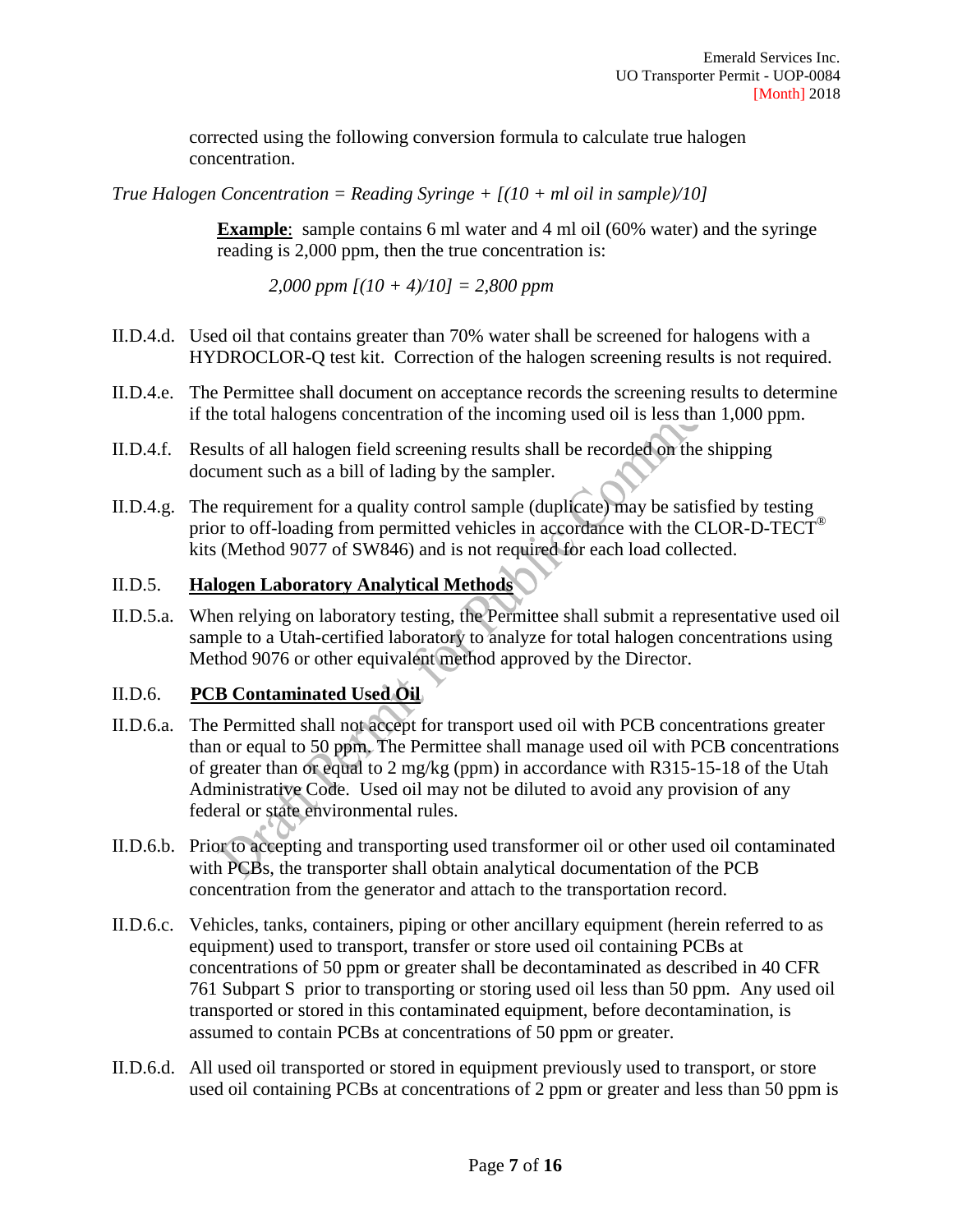assumed to contain PCBs with at concentrations of 2 ppm or greater unless equipment is decontaminated as described in 40 CFR 761 Subpart S.

#### **II.E. Rebuttable Presumption**

- II.E.1. Used oil with total halogen concentrations greater than 1,000 parts per million (ppm) is presumed to have been mixed with a hazardous waste and shall be managed as a hazardous waste unless the Permittee successfully rebuts the presumption.
- II.E.2. The Permittee may rebut the hazardous waste presumption in accordance with R315- 15-4.5 of the Utah Administrative Code if the Permittee can demonstrate that the used oil does not contain significant concentrations of any of the halogenated hazardous constituents listed in Appendix VIII of EPA CFR 40, Part 261 which includes volatiles, semi-volatiles, PCBs, pesticides, herbicides and dioxin/furans.

| <b>Sample Preparation</b> | <b>Analytical Procedure</b>                                                                 | <b>Analytes</b>   |                    |
|---------------------------|---------------------------------------------------------------------------------------------|-------------------|--------------------|
|                           | 8082A                                                                                       | <b>PCB CAS RN</b> | <b>PCB</b> Aroclor |
|                           | <b>PCB</b> Analytical Method<br>Analyses of the                                             | 12674-11-2        | 1016               |
|                           |                                                                                             | 147601-87-4       | 1210               |
| 3500C, 3580A              |                                                                                             | 151820-27-8       | 1216               |
|                           |                                                                                             | 11104-28-2        | 1221               |
|                           | Aroclors bolded in the                                                                      | 37234-40-5        | 1231               |
|                           | last column are                                                                             | 11141-16-5        | 1232               |
|                           | mandatory.                                                                                  | 71328-89-7        | 1240               |
|                           | Choose an additional<br>two Aroclors from the<br>last column for analysis<br>which could be | 53469-21-9        | 1242               |
|                           |                                                                                             | 12672-29-6        | 1248               |
|                           |                                                                                             | 165245-51-2       | 1250               |
|                           |                                                                                             | 89577-78-6        | 1252               |
|                           |                                                                                             | 11097-69-1        | 1254               |
|                           | contained in the oil,                                                                       | 11096-82-5        | 1260               |
|                           | which will make a total<br>of seven Aroclors.                                               | 37324-23-5        | 1262               |
|                           |                                                                                             | 11100-14-4        | 1268               |

**Table II.D: PCB Sample Preparation and Analytical Methods**

- II.E.3. If the additional testing shows that used oil has been mixed with a listed hazardous waste listed in R315-2-10 of the Utah Administrative Code the mixture is subject to regulation as a hazardous waste regardless of the level of halogenated constituents.
- II.E.4. The rebuttable presumption does not apply to metalworking oils/fluids containing chlorinated paraffins if they are processed through a tolling arrangement as described in R315-15-2.5(c) of the Utah Administrative Code to reclaim metalworking oils/fluids. The rebuttable presumption does apply to metalworking oils/fluids if such oils/fluids are recycled in any other manner or disposed.
- II.E.5. The rebuttable presumption does not apply to used oils contaminated with chlorofluorocarbons (CFCs) removed from refrigeration units if the CFCs are destined for reclamation. The rebuttable presumption does apply to used oils contaminated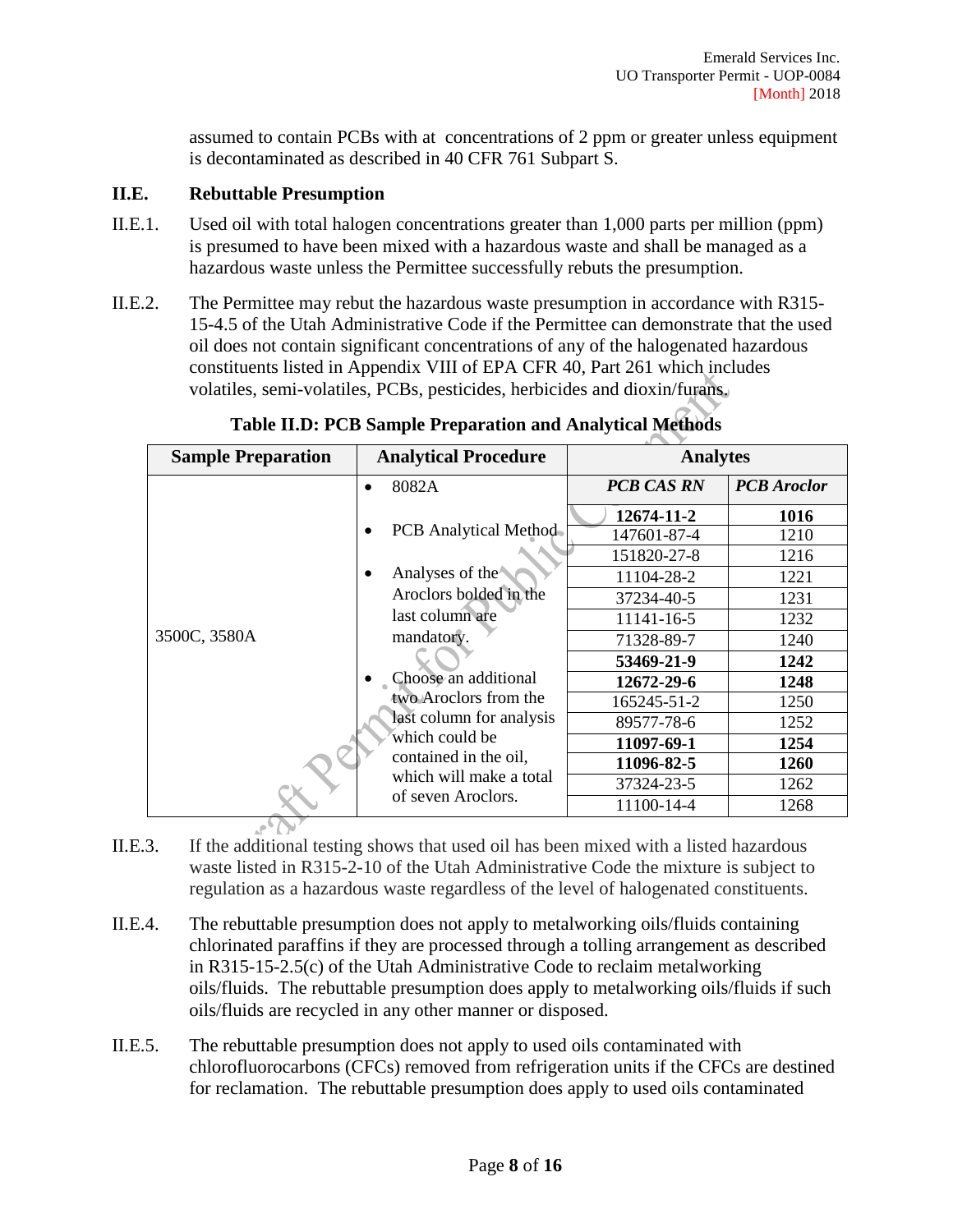with CFCs that have been mixed with used oil from sources other than refrigeration units.

#### **II.F. Used Oil Training**

- II.F.1. The Permittee shall train used oil handlers of used oil activities in accordance with R315-15-4 of the Utah Administrative Code and the requirements of this Permit. New employees may not manage or process used oil without a trained employee present until used oil training is completed.
- II.F.2. The Permittee shall follow a written training program. Employee training shall include documentation that the following topics were covered; identification of used oil, recordkeeping requirements and facility used oil procedures for handling, transporting, sampling and analysis, emergency response, spill reporting and personal safety.
- II.F.3. Employees collecting and performing field halogen testing shall be trained and demonstrate competence in collecting a representative used oil sample and testing for halogens using a CLOR-D-TECT<sup>®</sup> kit prior to fieldwork if Utah certified laboratory data is not available.
- II.F.4. The Permittee shall provide, at a minimum, an annual used oil-training refresher course for employees handling used oil. Additional training is required if the Permittee changes used oil handling procedures or this Permit is modified.
- II.F.5. The Permittee shall keep training records for each employee for a minimum of three years. Employees and supervisors shall sign and date training attendance sheets to document class attendance.

# **II.G. Spill Response, Remediation and Reporting**

- II.G.1. In accordance with R315-15-9.1(a) of the Utah Administrative Code, the person responsible for the spill shall immediately take appropriate action to minimize the threat to human health and the environment and notify the DEQ Hotline at (801) 536-4123 if the spill is greater than 25 gallons or for smaller spills that pose threat to human health or the environment.
- II.G.2. Responders shall take action to prevent spill from spreading by utilizing absorbent, booms, pads, rags, etc.
- II.G.3. Once the material is containerized, a waste determination shall be made to determine the material's disposition.
- II.G.4. The Director may require additional cleanup action to protect human health or the environment.
- II.G.5. All costs associated with the cleanup shall be at the expense of the Permittee.
- II.G.6. Vehicle spill kits shall contain, at a minimum, the equipment listed in Table II.G of this Permit and shall be checked daily prior to collection activities.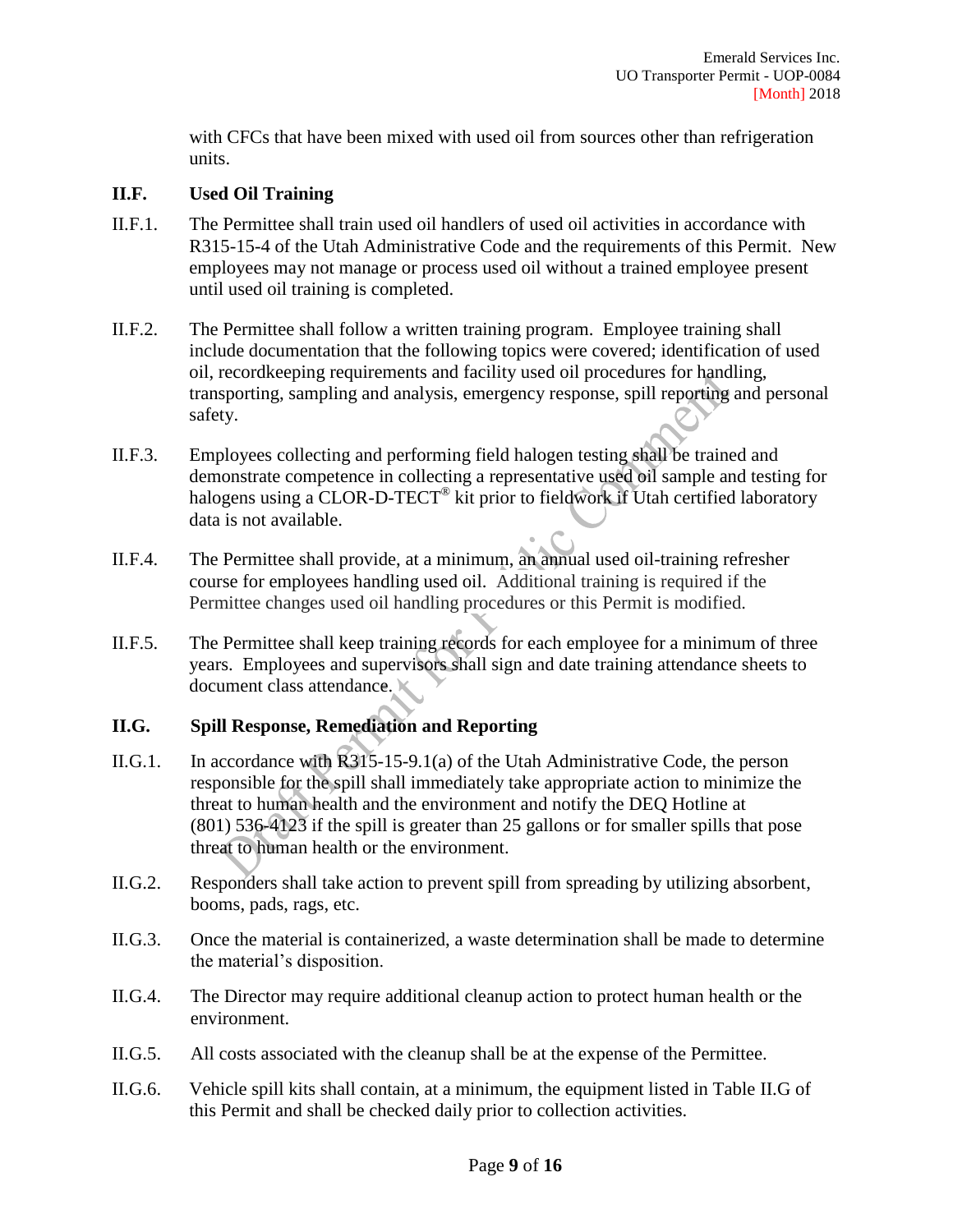- II.G.7. The Permittee shall report all relevant information, including the amount of waste generated from cleanup efforts, the characterization of the waste (i.e. hazardous or non-hazardous), final waste determination and disposal records. The report shall also include actions taken by the Permittee to prevent future spills.
- II.G.8. An air, rail, highway or water transporter who has discharged used oil shall give notice, if required by 49 CFR 171.15, to the National Response Center at http://nrc.uscg.mil/nrchp.html, (800) 424-8802 or (202) 426-2675. In addition to the notification above, a written report, as required in 49 CFR 171.16, shall be presented to the Director, Office of Hazardous Materials Regulations, Materials Transportation Bureau located in Washington, D.C., 20590.
- II.G.9. In accordance with R315-15-9.4 of the Utah Administrative Code, the Permittee shall submit to the Director a written report within 15 days of any reportable release of used oil.

| <b>Equipment Description</b>              | Quantity         |
|-------------------------------------------|------------------|
| Shovel<br>$\hfill\text{\rm\tiny 0}$       |                  |
| <b>Broom</b>                              |                  |
| <b>Buckets</b>                            | $\overline{2}$   |
| Spill Pads                                | 10               |
| <b>Granulated Absorbent</b>               | $2 \text{ ft}^3$ |
| <b>Boom/oil Socks</b>                     | 3                |
| Spill Plan with Emergency Contact Numbers | 1                |
|                                           |                  |

.

# **Table II.G: Spill Kit Equipment Requirements**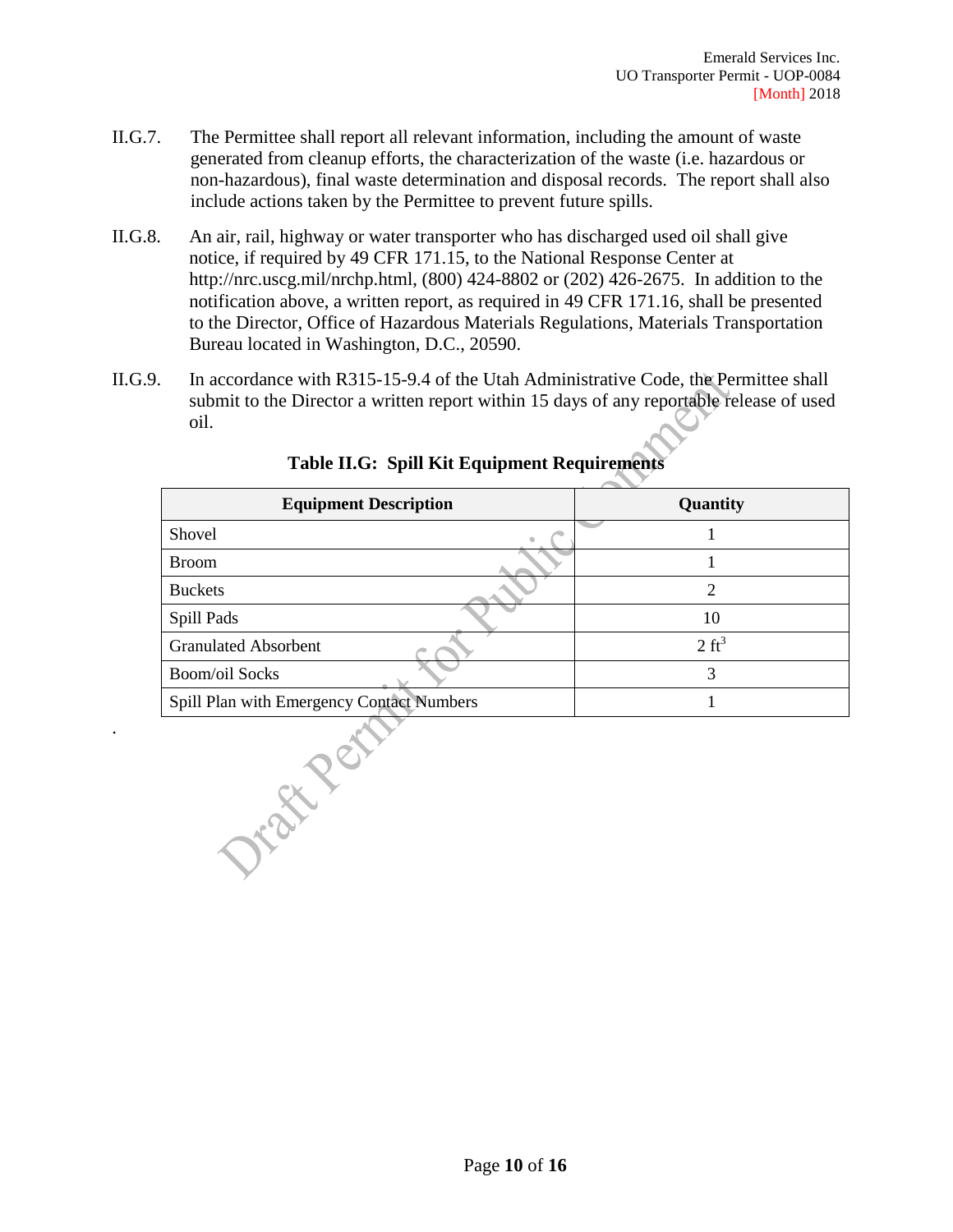#### **ATTACHMENT 1**

# **Emergency Spill Plan**

#### **1.0. General Procedures**

- 1.1. Emerald shall immediately cleanup any spill which occurs during the transportation and loading/unloading of used oil.
- 1.2. Drivers shall maintain the integrity of the scene while ensuring the safety of bystanders and themselves. If bystanders or the driver is at risk then call 911 when warranted to summon emergency personnel to the scene.
- 1.3. The driver shall take action to prevent the spilled material from spreading by utilizing absorbent, dirt, booms, pads, rags, etc. The driver should prevent used oil from entering any adjacent storm water drain or sewer drain system.
- 1.4. In the event that more resources are required, contact your supervisor to dispatch a spill response team to help facilitate the mitigation and/or remediation of the spill.
- 1.5. Used Oil spills exceeding 25 gallons, or that pose a risk to human health and the environment, shall be reported to Emerald management and to the Utah Department of Environmental Quality immediately after containment of the spill.
- 1.6. Emerald drivers shall submit a completed spill report to a supervisor at or before the end of the driver's shift. The report must follow the reporting requirements of R315-15 and the Emerald Transporter Permit and include:
	- Name, phone number, and address of person responsible for the release
	- Name, title, and phone number of person reporting
	- Time and date of release
	- Location of the release (specific as possible)
	- Description contained on the manifest and the amount of material released
	- Cause of release  $\circ$
	- Possible hazards to human health or the environment and emergency action taken to minimize the threat (including the extent of injuries, if any)
	- Complete Spill Report and Incident Report and email to Corporate Environmental Compliance.
- 1.7. Emerald employees shall report any spills to management, regardless of the volume. Employees are exempted from reporting de minimis drips to management that are immediately cleaned up responsible employee.
- 1.8. Used oil transport vehicles shall maintain absorbents and equipment to contain a leaking containers and spills. The Permittee's used oil transport vehicles shall be equipped, at a minimum, with in the equipment listed in Table 1.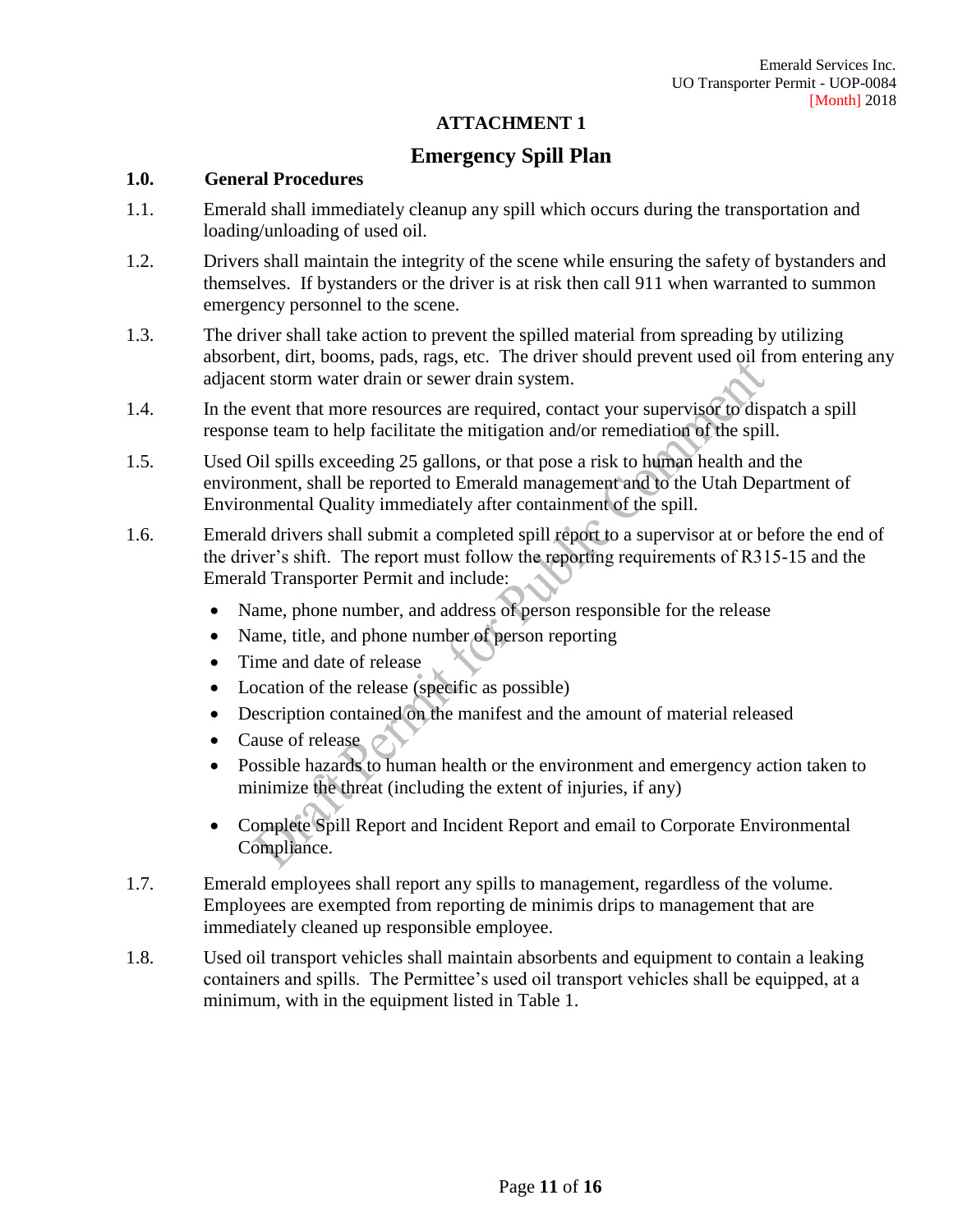| <b>Equipment Description</b>              | Quantity |
|-------------------------------------------|----------|
| Shovel                                    |          |
| <b>Catch Basin Cover</b>                  |          |
| <b>Buckets</b>                            | 2        |
| Spill Pads                                | 10       |
| <b>Granulated Absorbent</b>               | 1 Bag    |
| <b>Boom/oil Socks</b>                     | 3        |
| Spill Plan with Emergency Contact Numbers |          |

# **Table 1: Spill Equipment List for Vehicles**

#### 1.9. Reporting Highway and Railcar Spills

If a spill occurs on a highway or railway employees should immediately stop the release if possible, secure the scene and contain the spill. Immediately notify [Facility Name] management, emergency contacts in Table 3 below. If there are, injuries to personnel/public or the spill will require additional emergency responders to contain then all 911 to request help. The discharge notification form is included in this spill plan shall be completed immediately by the operator after containment of the used oil, notification to emergency responders (if applicable) and Emerald's management.

| Table: 2: Emergency Contacts List (Company Personnel) |  |  |  |  |  |
|-------------------------------------------------------|--|--|--|--|--|
|-------------------------------------------------------|--|--|--|--|--|

| <b>Contact Person</b>                        | Title                         | <b>Contact Information</b>                                                 |
|----------------------------------------------|-------------------------------|----------------------------------------------------------------------------|
| Joe Dwyre                                    | <b>Branch General Manager</b> | Mobile: 503-706-0311<br>Office: 503-723-6379<br>Joe.Dwyre@thermofluids.com |
| Joe Valerio                                  | <b>Regional Manager</b>       | Mobile: 509-998-6671<br>jvalerio@emeraldrenews.com                         |
| Fire Response<br>(In case of fire or injury) | NA                            | 911                                                                        |
| Clean Harbors                                | Response/Cleanup Contractor   | Office: 800-645-8265                                                       |

Drivers may also refer to Emerald's EMS and facility SPCC Plan for additional information related to Contingency Plans and Emergency Response.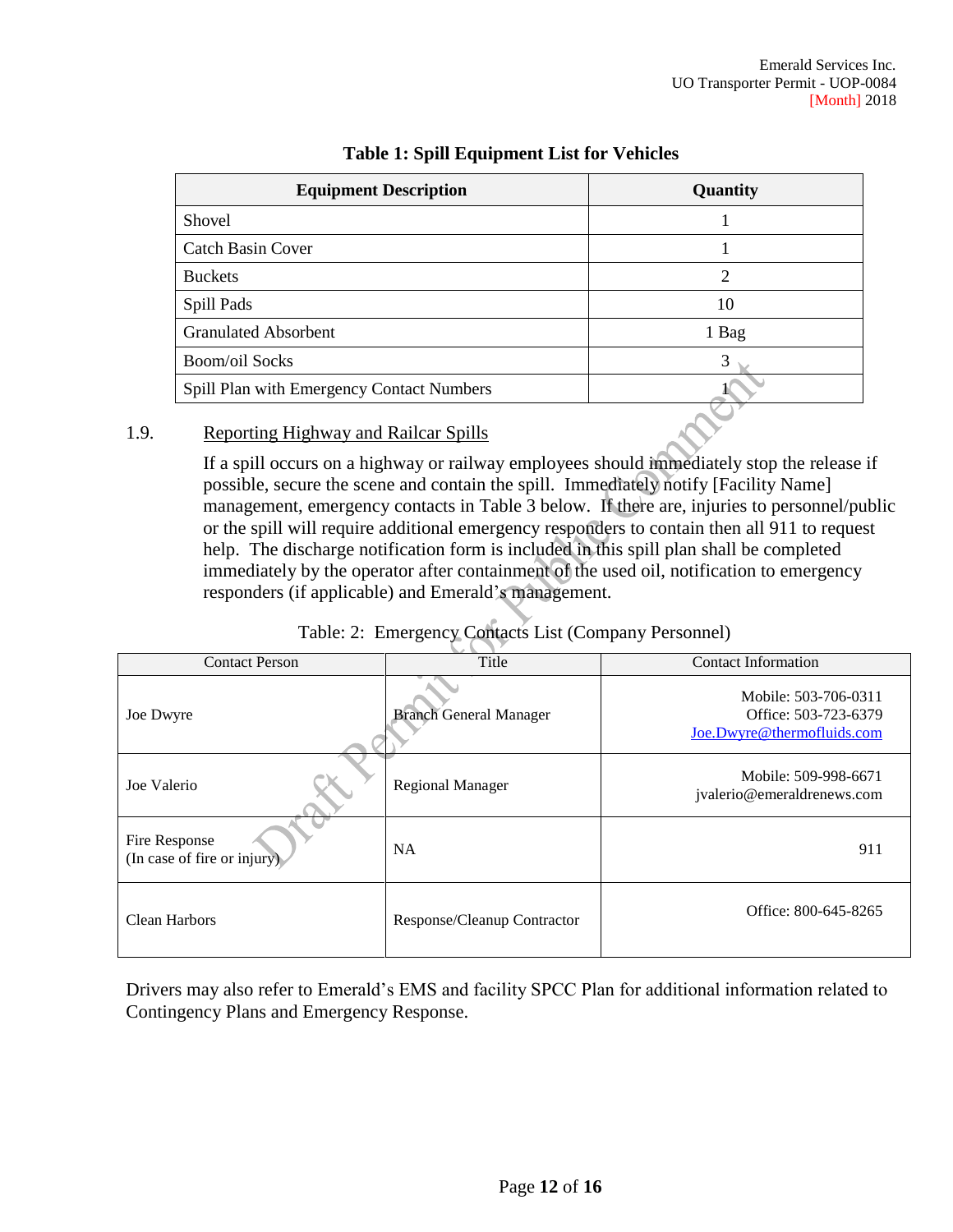# **ATTACHMENT 2**

#### **Emerald Services Rail Car Loading and Unloading Procedures**

The following procedure is designed to ensure that all railcars containing used oil and non-regulated waste are loaded safely and in compliance with all applicable regulations in order to minimize the potential for spills.

Emerald is not allowed to perform transfers outside of five railcar lengths away from containment pad. Furthermore, if the railcar is not over the containment pad the green pool must be used for containment.

Two people with knowledge of loading and offloading procedures must be present during loading or off-loading. If, at any time, one of the people must leave the operation, the operation must be stopped until a second qualified person is available.

#### **Rail Car Loading and Unloading Procedure**

- 1. Lock-out track with derailers at both ends of the rail spur so train operators know not to move any railcars on the spur during offloading.
- 2. Place railcar chocks on both sides of the wheels of the railcar while offloading.
- 3. Lay out black containment mat and position truck over the mat.
- 4. Set truck parking brake and chock both sides of one wheel of the truck to prevent accidental movement.
- 5. Ensure adequate spill response equipment is readily accessible. Including but not limited to:
	- a. 1 box of absorbent pads
	- b. 1 bag of  $\delta$ **l** $\mathbf{d}$ ri
	- c. 2 oil boom socks
	- d. 1 shovel
	- e. 1 empty 55 gallon open top drum.
	- f.1 broom
- 6. Prior to railcar loading, fill out the Railcar Used Oil Transfer Log (Attachment 1).
- 7. Take a beginning reading on truck to determine volume to be transferred.
- 8. Unsecure railcar manway/top hatch by removing I-bolts using a pipe wrench.
- 9. Open manway/top hatch and take a beginning reading on the rail car by using a tape measure and verifying the current railcar measurements with the railcar strapping chart to ensure there is enough space available for transfer.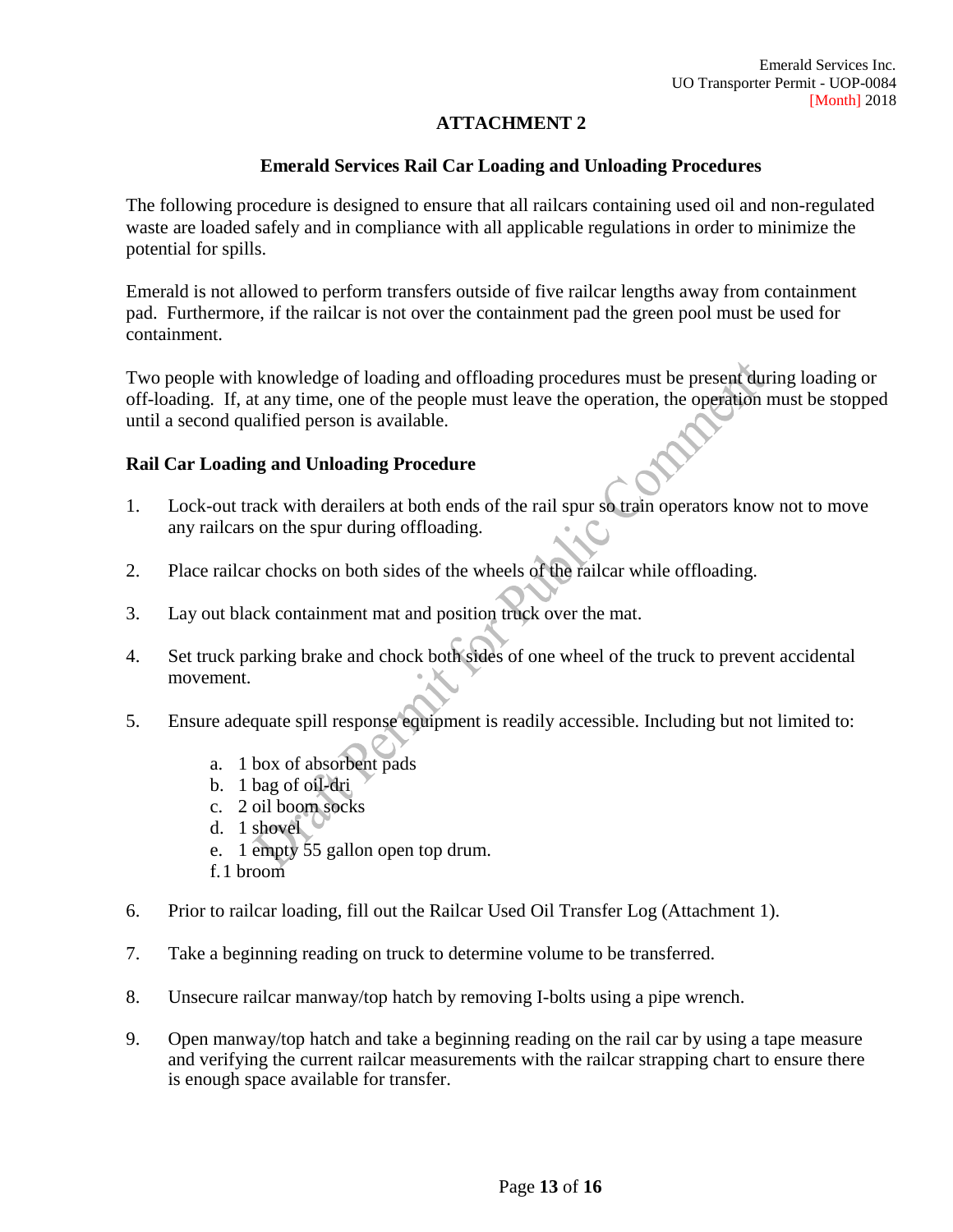- 10. One person must remain on top of the railcar and one person must remain at the tank truck connection at all times during transfer.
- 11. Hoist opposite end of hose up to railcar hatch, uncap hose end, and insert into railcar. The top man must hold the hose in place while transferring or a fill lid must be used.
- 12. Secure hose with bungee to the side of the railcar.
- 13. Check the cam lock gaskets for integrity and secure the cam lock ears down with a bungee.
- 14. Proceed with transfer operation.
- 15. Top man shall notify second operator immediately if the railcar appears to be filling to a level higher than expected so the operation can be stopped. DAM
- 16. After transfer is complete, clear the hose of any material.
- 17. Cap and plug all hoses to prevent drips
- 18. Close and secure the railcar hatch.
- 19. Complete all necessary paperwork and checklists including:
	- a) Load transfer BOLs;
	- b) Railcar inspections;
	- c) Railcar loading log.
- 20. Insure all tank files are updated after each transfer is completed.
- 21. Clear area of all safety equipment and clean area of any spills or drips prior to departing transfer area.
- 22. Remove locks from rail switches at both ends.
- 23. Remove derailers and railcar chocks.
- 24. Verify that items are stored in the shed and the shed is locked before leaving the rail yard.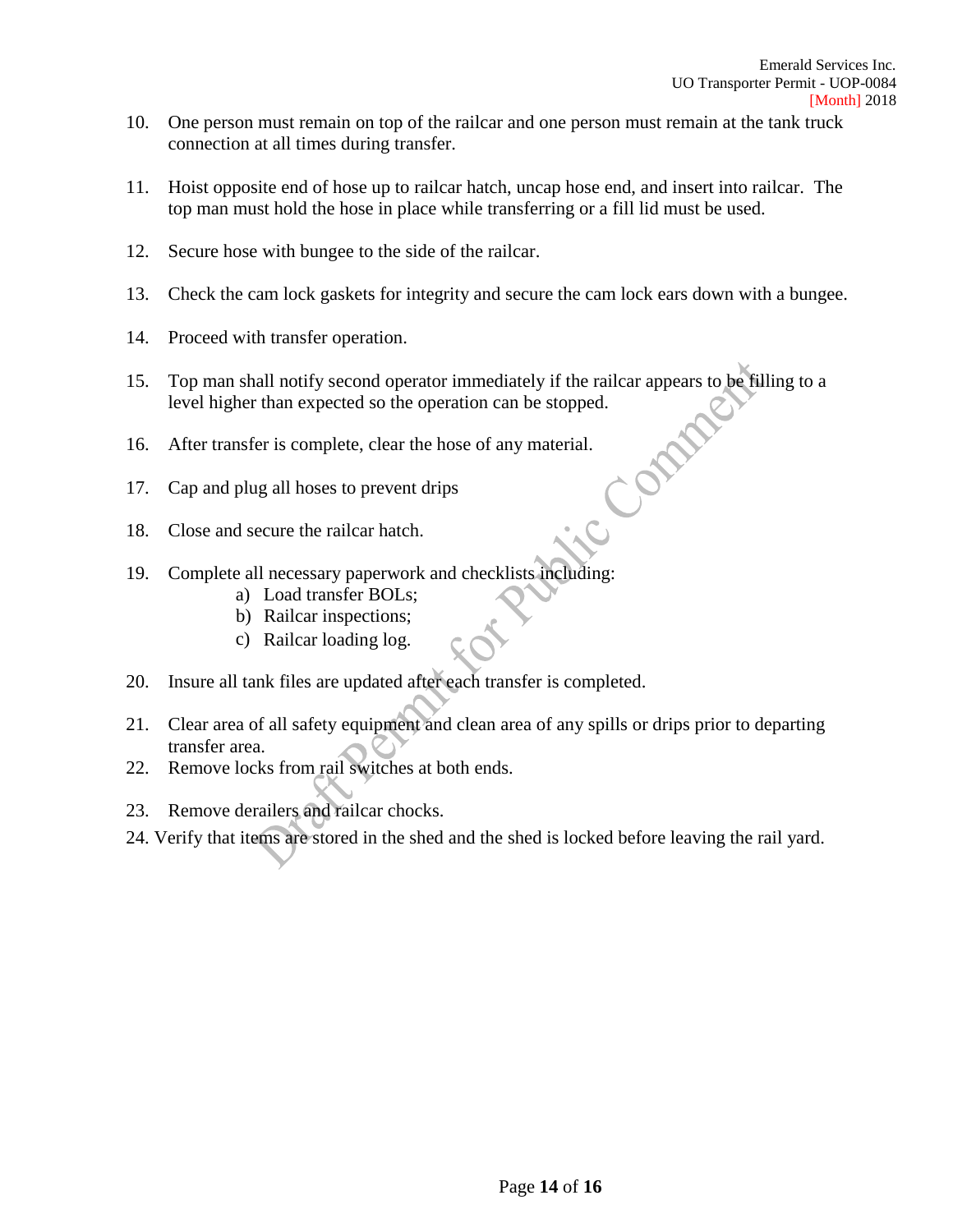#### **ATTACHMENT 3**

# **EMERALD SERVICES CONTAINER/TANK SAMPLING PROCEDURES USED OIL COLLECTION**

#### **Required Equipment**

COLIWASA Sampling Device:

Glass/Polypropylene/ plastic type tube or "tank" sampler.

#### **Sampling Procedure**

#### **Collection – Small Tanks and Containers**

#### **Step 1:**

Mark the customer name, date, and BOL number for the customer shipment on the lid of a sample container.

#### **Step 2:**

Lower the glass tube slowly into the liquid waste at a rate that allows the liquid level inside and outside the tube to equalize.

#### **Step 3:**

Place thumb over the end of the glass tube, and slowly withdraw glass tube from the liquid. Either wipe the exterior of the sampler tube with a disposable cloth or allow excess liquid to drain back into the used oil container/tank.

#### **Step 4:**

Discharge the sample by placing the lower end of the glass tube into a sample container.

#### **Step 5:**

When multiple containers of used oil are to be tested, up to 4-55 gallon containers may be composited into one sample container for CHLOR-D-TECT testing. For containers larger than 55 gallons, separate samples must be collected and tested for each container.

#### **Step 6:**

Screen sample(s) using appropriated halogen screening test kit(s) and manufacturer's instructions.

#### **Step 7:**

If CHLOR-D-TECT result shows total halogens less than 1,000 ppm, then secure the lid on the sample container(s) and place the sample container(s) in a secure location in the truck, for ultimate delivery to the facility.

#### **Step 8:**